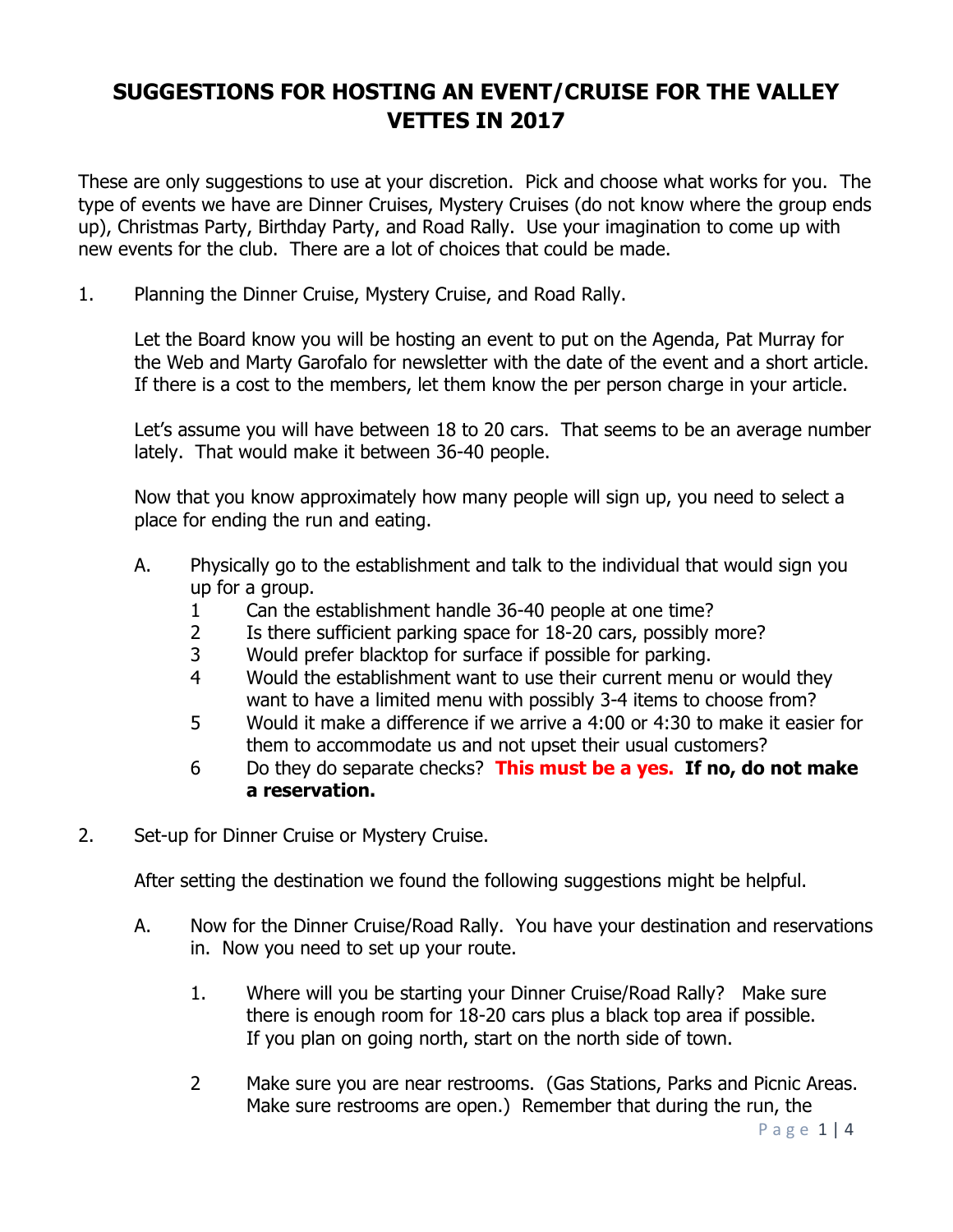restroom stops take longer with the more people and cars you have so allow extra time to get to your destination in time for your reservations.

- 3. Make sure members have walkie-talkies and all on the same channel. Try to avoid stop and go lights through cities. If that is the only way, make sure that the lead car waits on a stretch of road not far from the city limits (safety) until you receive notification by last car that all members made it through the lights. It is too hard to keep the group together going through a larger city.
	- A. Lead car has a walkie-talkie. (Will notify members of a right/left turn or straight when coming to a main road).
	- B. End car has a walkie-talkie. (Will notify lead car when all cars have made it through or if someone is having a problem).
	- C. With only 10 cars, lead and end cars having walkie-talkies is all that is needed. If you have more cars, sometimes the lead car gets so far ahead that the walkie-talkies cannot communicate. Select someone in the middle of the cars to transfer information back and forth between end car and lead car.
	- D. Try to set up your route on back roads. It is easier to keep people together.
	- E. When setting up the Cruise/Road Rally, you will be writing down roads and when to turn. When you run the road rally you devised, the time that it takes to run it will not be the same as you have many more cars to go and stop at stop signs, and/or stop lights. Add more time because the more cars you have and the more people it takes longer to run and bathroom stops take longer also the more cars you have. **For every hour of running time add at the minimum 15 minutes.**
	- F. Try not to go on gravel roads. If that is the only way, let members know ahead of time that a gravel road or under construction road will be coming up.
	- G. You have ran the route once and now have the time that it will take from the starting point to your ending destination. Now you can select the time of departure.
	- H. There have been instances where members have gotten lost on a cruise. You can put directions and the name of the eating establishment, plus also the phone number of the eating establishment and your phone number in case people are lost. They

P a g e 2 | 4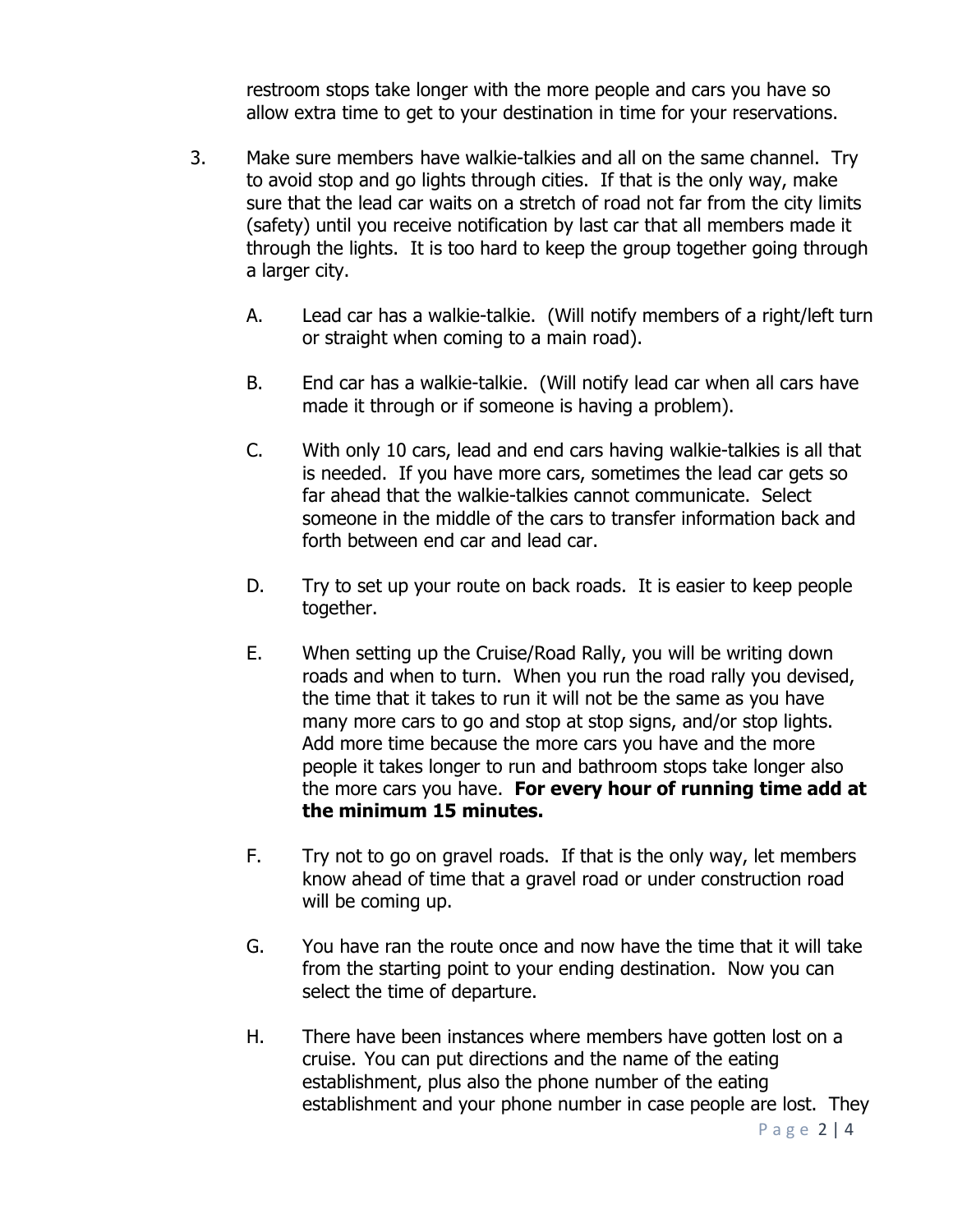can let you know and go directly to the eating establishment. You can print out and put in an envelope for each car. Let people know at the drivers meeting.

- J. If you want a mystery cruise. Write destination and information you deem important and staple sheets together. You can hand them out at the drivers meeting and let people know they can open if they wish, but more fun to try to guess our destination.
- 3. Running the Cruise.
	- A. Try to stay within the speed limit. You will usually have someone not keeping up and they will slow down others behind them. Others will then try to speed to catch up and there could be consequences of a ticket. The more cars you have the longer it takes.
	- B. There is the **Buddy Rule**. **VERY IMPORTANT!!!** Check that the car behind you is still there. If that car is not there, pull alongside and wait till they catch up or if you have walkie-talkies or cell phone numbers, try calling. When making a turn, make sure the car in back of you sees that you are turning. If not, wait. The car in front of you should be doing the same, etc. etc.
	- C. 10 Minutes before leaving the departure area. Have a drivers meeting. You do not need to tell them where they are ending up. People like to guess. You can give all members a sealed envelope if you wish. Also, mention the **Buddy System.** As you are waiting for members to arrive at the start point, check their names off the sign-up sheet. If some members did not show up and phone numbers are listed, possibly contact to see if still coming.
	- D. All members who sign up for an event, should come. If they cannot make it, common courtesy is to let the host know, so they are not waiting for you.

## **IF MEMBERS WANT TO PUT ON A ROAD RALLY, SAME INSTRUCTIONS WOULD APPLY ABOVE. THE ONLY DIFFERENCES WOULD BE:**

- 1. The host/hosts would give out sheets with questions on, which members would need to fill in the answers.
	- A. If you need help to put on the event, let the Board know and a volunteer would be found that would help you put on your first rally or find 1 or 2 couples that would be willing to help.
	- B. Starting Point: A car would leave every 1 to 3 minutes. The following needs a spot on the front sheet of the road rally: Time Out \_\_\_\_\_\_\_\_ Time In\_\_\_\_\_\_\_ Mileage at start: \_\_\_\_\_\_\_\_\_\_\_\_\_\_\_<br>Mileage at end: \_\_\_\_\_\_\_\_\_\_\_ Driver: \_\_\_\_\_\_\_\_\_\_\_\_\_\_\_\_\_\_\_\_ Navigator: \_\_\_\_\_\_\_\_\_\_\_\_ Mileage at end: \_\_\_\_\_\_\_\_\_ Driver: \_\_\_\_\_\_\_

P a g e 3 | 4